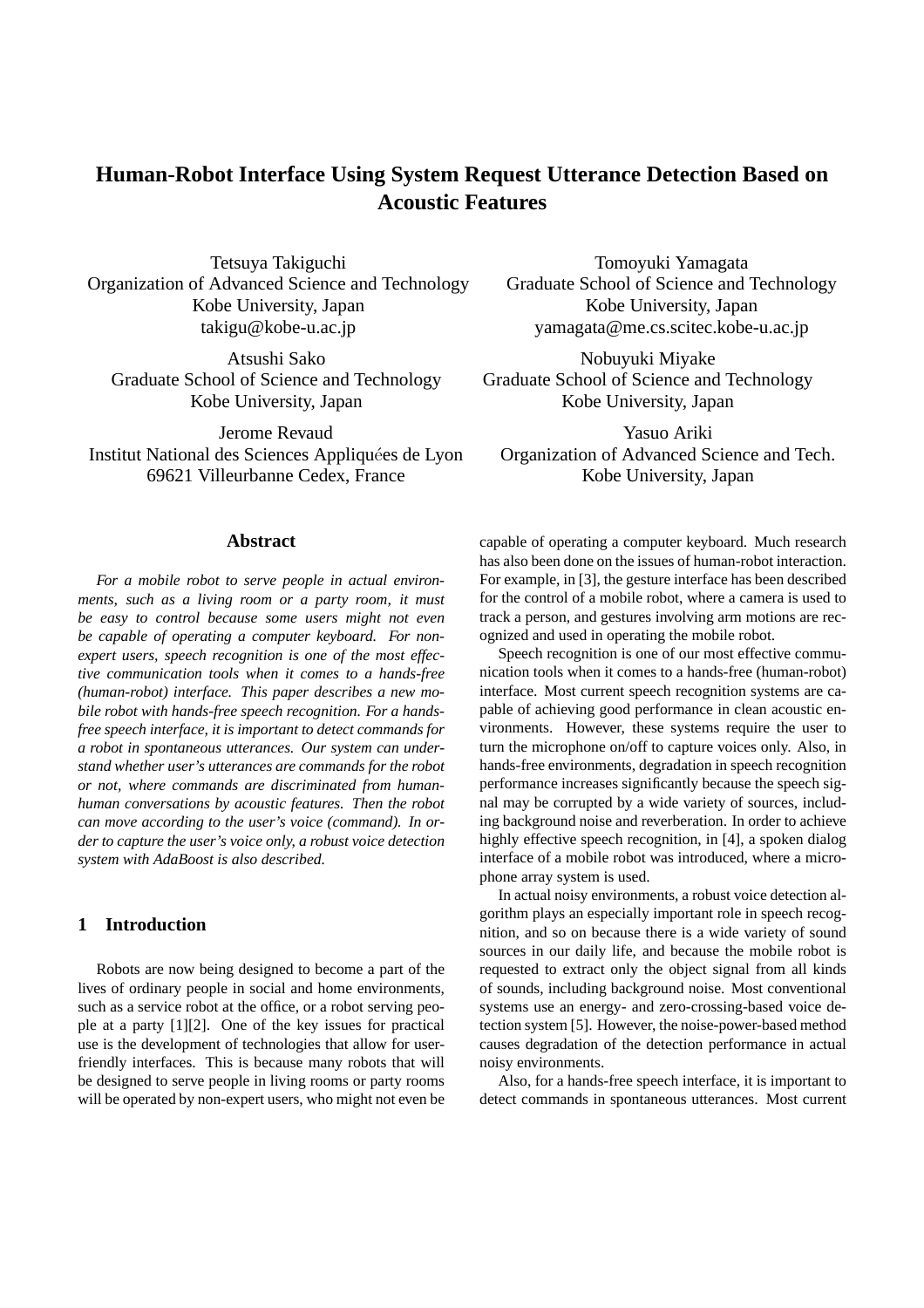

**Figure 1. Scenario of mobile picture-taking robot.**

speech recognition systems are not capable of discriminating system requests - utterances that users talk to a system from human-human conversations. Therefore, a sppech interface today requires a physical button which on and off the microphone input. If there is no button for a speech interface, all conversations are recognized as commands for the system. The button spoils the merit of speech interfaces that users do not need to operate by the hand. Concerning this issue, there are researches on discriminating system requests from human-human conversation by acoustic features calculated from each utterance [6]. And also, there are discrimination techniques using linguistic features. Keyword or key-phrase spotting based methods [7, 8] have been proposed. However, using keyword spotting based method, it is difficult to distinguish system requests from explanations of system usage. It becomes a problem when both utterances contain a same "keywords." For example, the request speech is "come here" and the explanation speech is "if you say come here, the robot will come here." In addition, it costs to construct a network grammar to accept flexible expressions.

In this paper, an advanced method of discrimination using only acoustic features is described. The difference of system requests and spontaneous utterances usually appears on the head and the tail of the utterance [9]. By separating the utterance section and calculating acoustic features from each section, the accuracy of discrimination was improved. In adition, a robust voice/non-voice detection algorithm using AdaBoost, which can achieve extremely high detection rates in noisy environments, is described in this paper [10].

Also, the user's direction estimation by CSP (Crosspower-Spectrum Phase) is implemented on the mobile robot. That enables the mobile robot to serve the user who calls to it from among other people. The



**Figure 2. Picture of mobile robot built in this work.**

two-channel noise reduction method is also implemented in order to improve the speech recognition performance. Using the user's direction estimated by the CSP method, the robot can move freely from its position to the user's position. After the mobile robot moves to the target position, it detects the user's face using the OpenCV library and takes the picture, which is integrated into the mobile robot's operating program.

# **2 Mobile Picture-Taking Robot**

Figure 1 shows a scenario of the multi-modal robot that can take the user's picture (mobile picture-taking robot), and Figure 2 shows a picture of the mobile robot built in this work. The mobile robot can move intelligently in the user's direction by listening to the user's voice, and recognize what the user asks it. As shown in Figure 3, the robust speech recognition system on the mobile robot is composed of four steps. The first step is voice detection with AdaBoost, where the system identifies whether the observed signal is a voice or not. When the signal is a voice, the system performs the second step. The second step is system request detection, where utterances (commands) for a robot only are extracted based on SVM. The third step is estimation of the sound source direction using the CSP (Crosspower-Spectrum Phase) method, where two microphones are used. The fourth step is the signal enhancement for the estimated direction using two-channel SS (twochannel Spectral Subtraction), after which the system carries out speech recognition, and controls the robot accord-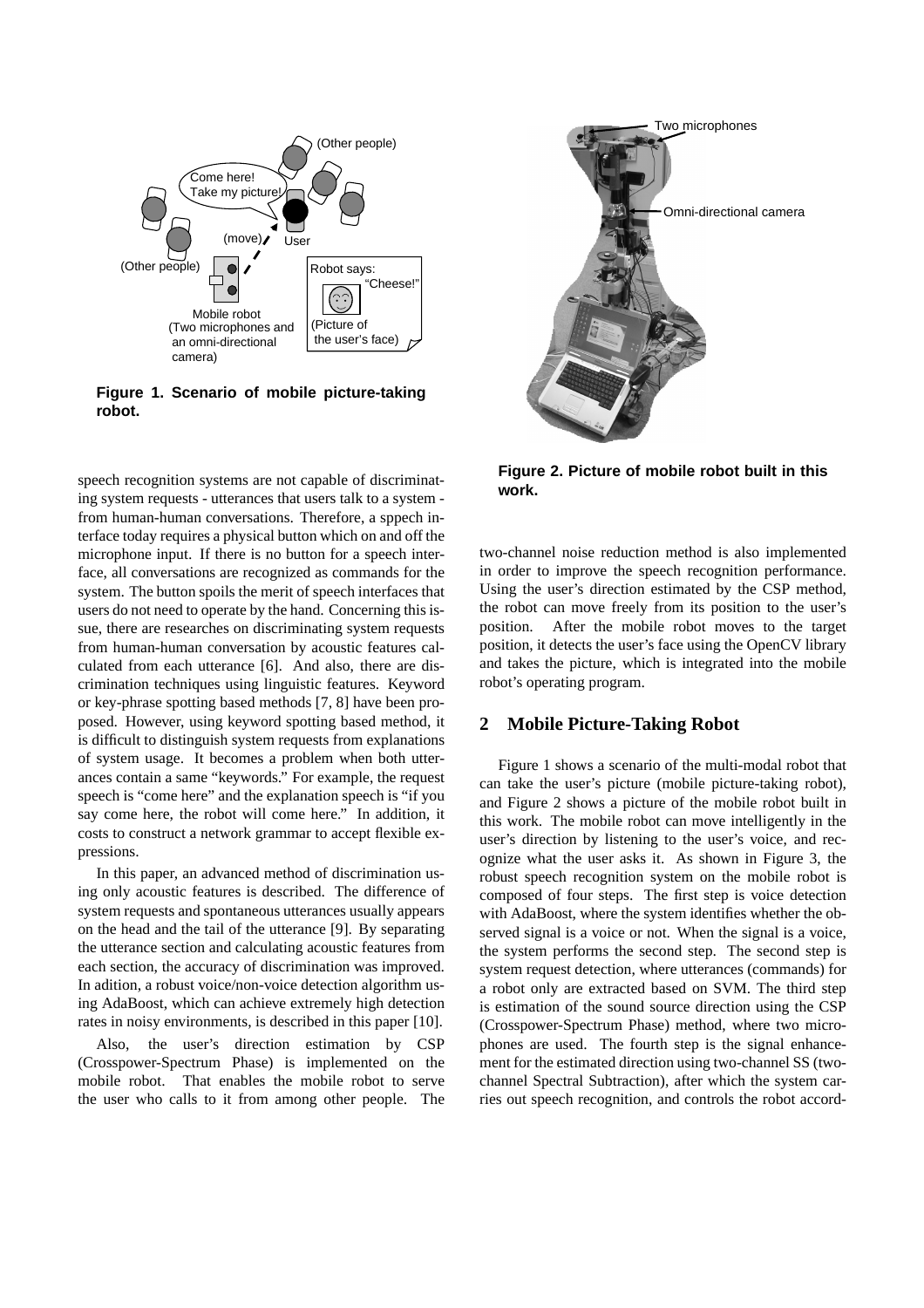

**Figure 3. System overview of mobile robot.**

ing to the speech recognition results. In these experiments, the total number of robot actions is set at 18. For example, the user can say "*Tomatte*. (Stop.)," "*Kocchi ni kite*. (Come here.)," "*Shashin wo totte*. (Take a picture.)," "*Muko wo muite*. (Look over there.)," and so on.

#### **3 Hands-Free Speech Recognition**

Speech recognition is one of our most effective communication tools when it comes to a hands-free (human-robot) interface. In the new mobile robot, the robust speech recognition system is composed of four steps (see Figure 3). We describe each step in the following subsection.

#### 3.1 Voice Detection with AdaBoost

In hands-free environments, a speech detection algorithm plays an especially important role in noise reduction or speech recognition, because the user is not able to push a button for recording. In this subsection, a speech/nonspeech detection algorithm using AdaBoost, which can achieve extremely high detection rates, is described.

Figure 4 shows the overview of the voice detection system based on AdaBoost. The AdaBoost algorithm [11] uses a set of training data,  $\{(X(1), Y(1)), \ldots, (X(N), Y(N))\},\$ where  $X(n)$  is the *n*-th feature vector of the observed signal and Y is a set of possible labels. For the speech detection, we consider just two possible labels,  $Y = \{-1, 1\}$ , where the label, 1, means voice, and the label, -1, means noise. Next, the initial weight for the  $n$ -th training data is set to

$$
w_1(n) = \begin{cases} \frac{1}{2m}, & Y(n) = 1 \text{ (voice)} \\ \frac{1}{2l}, & Y(n) = -1 \text{ (noise)} \end{cases}
$$

where  $m$  is the total voice frame number and  $n$  is the total noise frame number.

As shown in Figure 4, the weak learner generates a hypothesis  $h_t: X \to \{-1, 1\}$  that has a small error. In this paper, single-level decision trees (also known as decision stamps) are used as the base classifiers. After training the weak learner on t-th iteration, the error of  $h_t$  is calculated by

$$
e_t = \sum_{n:h_t(X(n)) \neq Y(n)} w_t(n)
$$
 (1)

Next, AdaBoost sets a parameter  $\alpha_t$ . Intuitively,  $\alpha_t$  measures the importance that is assigned to  $h_t$ . Then the weight  $w_t$  is updated.

$$
w_{t+1}(n) = \frac{w_t(n) \exp\{-\alpha_t \cdot Y(n) \cdot h_t(X(n))\}}{\sum_{n=1}^N w_t(n) \exp\{-\alpha_t \cdot Y(n) \cdot h_t(X(n))\}}
$$
(2)

The equation (2) leads to the increase of the weight for the data misclassified by  $h_t$ . Therefore, the weight tends to concentrate on "hard" data. After T-th iteration, the final hypothesis,  $H(X)$ , combines the outputs of the T weak hypotheses using a weighted majority vote.

In hands-free speech recognition, speech signals may be severely corrupted by noise because the user speaks far from the microphone. In such situations, the speech signal captured by the microphone will have a low SNR (signal-tonoise ratio) which leads to "hard" data. As the AdaBoost trains the weight, focusing on "hard" data, we can expect that it will achieve extremely high detection rates in low SNR situations. For example, in [10], the proposed method has been evaluated on car environments, and the experimental results show an improved voice detection rate, compared to that of conventional detectors based on the GMM (Gaussian Mixture Model) in a car moving at highway speed (the SNR of 2 dB).

## 3.2 Utterance Verification in Spontaneous Speeches Using Acoustic Features

We describe the system request detection based on SVM using acoustic features. The proposed method is able to detect system requests reasonably with acoustic features, because it does not need to reconstruct the discriminator when the system requests are added or changed.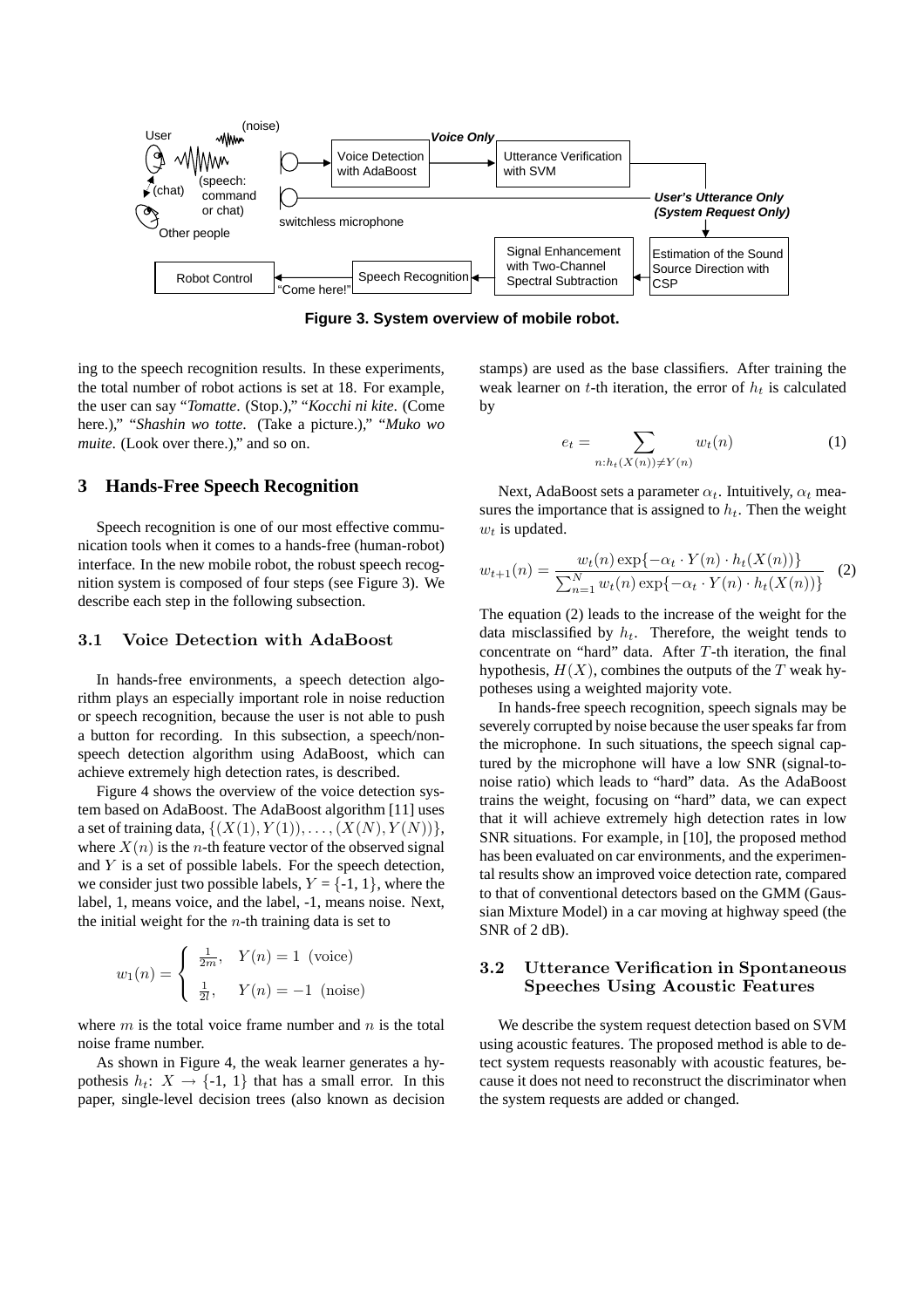

**Figure 4. Voice detection with AdaBoost.**

Even if we speak unconsciously, there are acoustic differences between utterances to equipments and those to humans under the condition the subject equipment is machinelike [6]. In our work, we focus on the different characteristics of commands and human-human conversations which usually appear on the head and the tail of the utterance.

The start point and the end point of the utterance are indistinct in chatters while there are no sounds before and after the utterance in commands. There are mainly two reasons that make the start and the end point unclear. One reason is there are usually fillers and falters in chatters while there are short pauses on the head and the tail of utterances in commands. We usually put a short pause before a command to clarify and keep quiet until the system responds something. The other reason is the following person often begins to talk while the current person does not finish talking yet. In this section, we deal with the former case. To put the former phenomenon to practical use, we calculate acoustic parameters not from the whole utterance section but from each three sections below.

To extract the head and the tail of the utterance, the power and zero-crossing are used in this paper. Figure 5 is the wave form of a command utterance, and Figure 6 is that of a spontaneous utterance (chat). The head and tail of the utterance are indistinct in chatters while there are no sounds before and after the utterance in commands as de-



**Figure 5. A sample of system request.**



**Figure 6. A sample of spontaneous utterance (chat).**

scribed above. Therefore, as the head and tail of the utterance contain useful information written above, we do not join these margins to the detected utterance section, but calculate acoustic parameters (Table 1) also from each margin separately.

Calculated acoustic parameters are 8 dimensions shown in Table 1, but we calculate them from three sections described above. Thus, the acoustic features are 24 dimensions. The power is computed by Root Mean Square (RMS). The pitch is calculated by LPC residual correlation.

**Table 1. Acoustic parameters.**

|  |  | Power   Ave. S.D. Max. Max. - Min.                                               |
|--|--|----------------------------------------------------------------------------------|
|  |  | Pitch $\parallel$ Ave. $\parallel$ S.D. $\parallel$ Max. $\parallel$ Max. - Min. |

#### 3.3 Estimation of User's Direction with **CSP**

The mobile robot is requested to detect a person who calls to it from among a group of persons. This subsection describes the estimation of the user's direction from the user's voice. As the mobile robot may require a small computation resource due to its limitations in computing capability, the CSP (Crosspower-Spectrum Phase)-based technique [12] has been implemented on the mobile robot for a real-time location system.

The crosspower-spectum is computed through the shortterm Fourier transform applied to windowed segments of the signal  $x_i[t]$  received by the *i*-th microphone at time *t*:  $CS(n; \omega) = X_i(n; \omega) X_j^*(n; \omega)$ , where  $*$  denotes the complex conjugate, *n* is the frame number, and  $\omega$  is the spec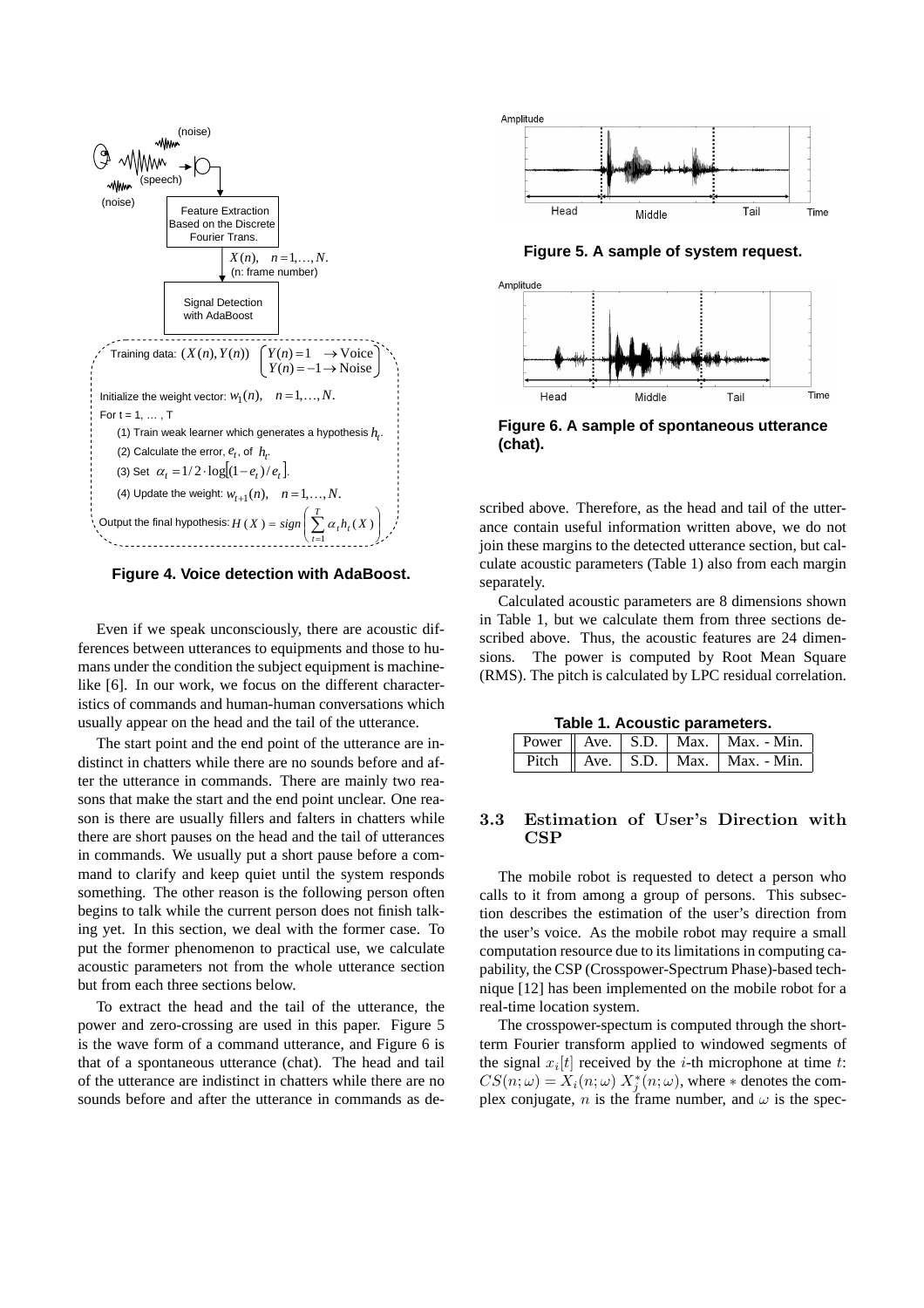tral frequency. Then the normalized crosspower-spectrum is computed by

$$
\phi(n; \omega) = \frac{X_i(n; \omega) X_j^*(n; \omega)}{|X_i(n; \omega)||X_j(n; \omega)|}
$$
\n(3)

that preserves only information about phase differences between  $x_i$  and  $x_j$ . Finally, the inverse Fourier transform is computed to obtain the time lag (delay) corresponding to the source direction.

$$
C(n;l) = \mathcal{F}^{-1}\phi(n;\omega)
$$
 (4)

Given the above representation, the source direction can be derived. If the sound source is non-moving,  $C(n; l)$  should consist of a dominant straight line at the theoretical delay. In this paper, the source direction has been estimated averaging angles corresponding to these delays. Therefore, a lag is given as follows:

$$
\hat{l} = \underset{l}{\operatorname{argmax}} \left\{ \sum_{n=1}^{N} C(n; l) \right\} \tag{5}
$$

#### 3.4 Signal Enhancement with Two-Channel SS

In actual environments, such as a living room or a party room, degradation in speech recognition performance increases significantly because the speech signal from the target speaker (user) may be corrupted by a wide variety of sources, including background noise. In order to improve the performance, the mobile robot must have the noise reduction capability. In this paper, the signal enhancement with two-channel SS [13][14] is used for the mobile robot.

The main beamformer forms a directivity pattern focused on the target direction and the sub-beamformer forms a directional null on the target. The output of the subbeamformer is assumed to be the noise power and it is subtracted from the output of the main beamformer in the power-spectral domain [14]. The subtraction weight is estimated using an LMS algorithm so as to minimize the output when the target sound is absent.

#### **4 Experiments**

In this paper, two experiments were performed to evaluate our system. First, the hands-free speech recognition was evaluated on all command utterances. Second, the utterance verification (system request detection) was evaluated, where two people talk each other and sometimes make request to the system.

**Table 2. Recognition rates for user's request.**

|        | Single mic. | Proposed method |  |
|--------|-------------|-----------------|--|
| stable | 93.05       | 93.76           |  |
| moving | 86.81       | 89.93           |  |

#### 4.1 Evaluation of Hands-Free Speech Recognition

Experiments were performed to test the hands-free speech recognition system on the mobile robot in a large meeting room, where all utterances are commands for the mobile robot. For speech recognition, we used the grammar-based engine Julian [15]. The dictionary contains about 40 words. The total number of the robot actions is set at 18. The grammar used in these experiments can generate about 60 kinds of sentences.

Six males are used as the testing speakers, and the total number of utterances is 417. In these experiments, we considered both a moving robot and non-moving (stable) robot. The SNR of the moving and non-moving robot is about 15 dB and 20 dB on average, respectively.

The table 2 shows the recognition rates for user utterance. Compared with that of the single microphone, our methods improve the recognition rate from 86.81% to 89.93% for the moving robot. When the mobile robot is not moving, there is essentially no difference between the single microphone and our methods. This is because the SNR for the non-moving robot was high.

Basically, as the SNR was relatively high in the meeting room that was used for the experiment, there was also essentially no difference in the voice detection performance between the conventional method and the AdaBoost-based method. But, in [10], the experimental results clarify the effectiveness of the AdaBoost-based method in a low SNR environment. Therefore, we will research our methods implemented on the mobile robot in noisy real environments, such as a party room.

After the mobile robot moves to the target position, using the user's direction estimated by the CSP method, it detects the user's face using the OpenCV library and takes a picture, which is then integrated into the mobile robot operating program. These processes worked well in the meeting room that was used for these experiments.

#### 4.2 Evaluation of System Request Detection

Experiments were performed to test the utterance verification using the proposed parameters. The corpus for evaluation is recorded under the situation where two people and